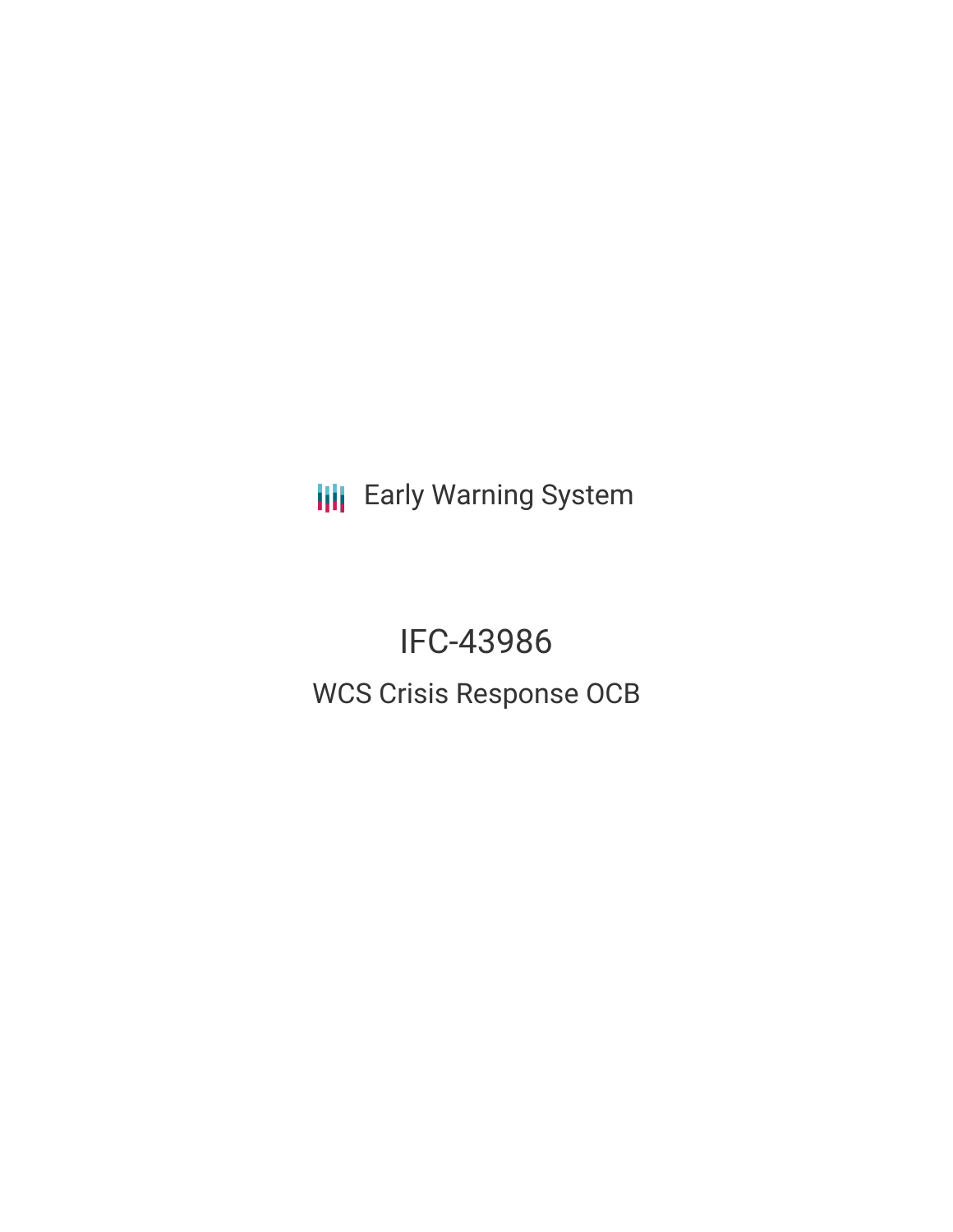

# **Quick Facts**

| <b>Countries</b>               | Vietnam                                 |
|--------------------------------|-----------------------------------------|
| <b>Financial Institutions</b>  | International Finance Corporation (IFC) |
| <b>Status</b>                  | Approved                                |
| <b>Bank Risk Rating</b>        | FI.                                     |
| <b>Voting Date</b>             | 2020-06-30                              |
| <b>Borrower</b>                | ORIENT COMMERCIAL JOINT STOCK BANK      |
| <b>Sectors</b>                 | Finance                                 |
| <b>Ring Fence</b>              | Small & Medium Enterprises              |
| <b>Investment Type(s)</b>      | Loan                                    |
| <b>Investment Amount (USD)</b> | $$40.00$ million                        |
| <b>Loan Amount (USD)</b>       | $$40.00$ million                        |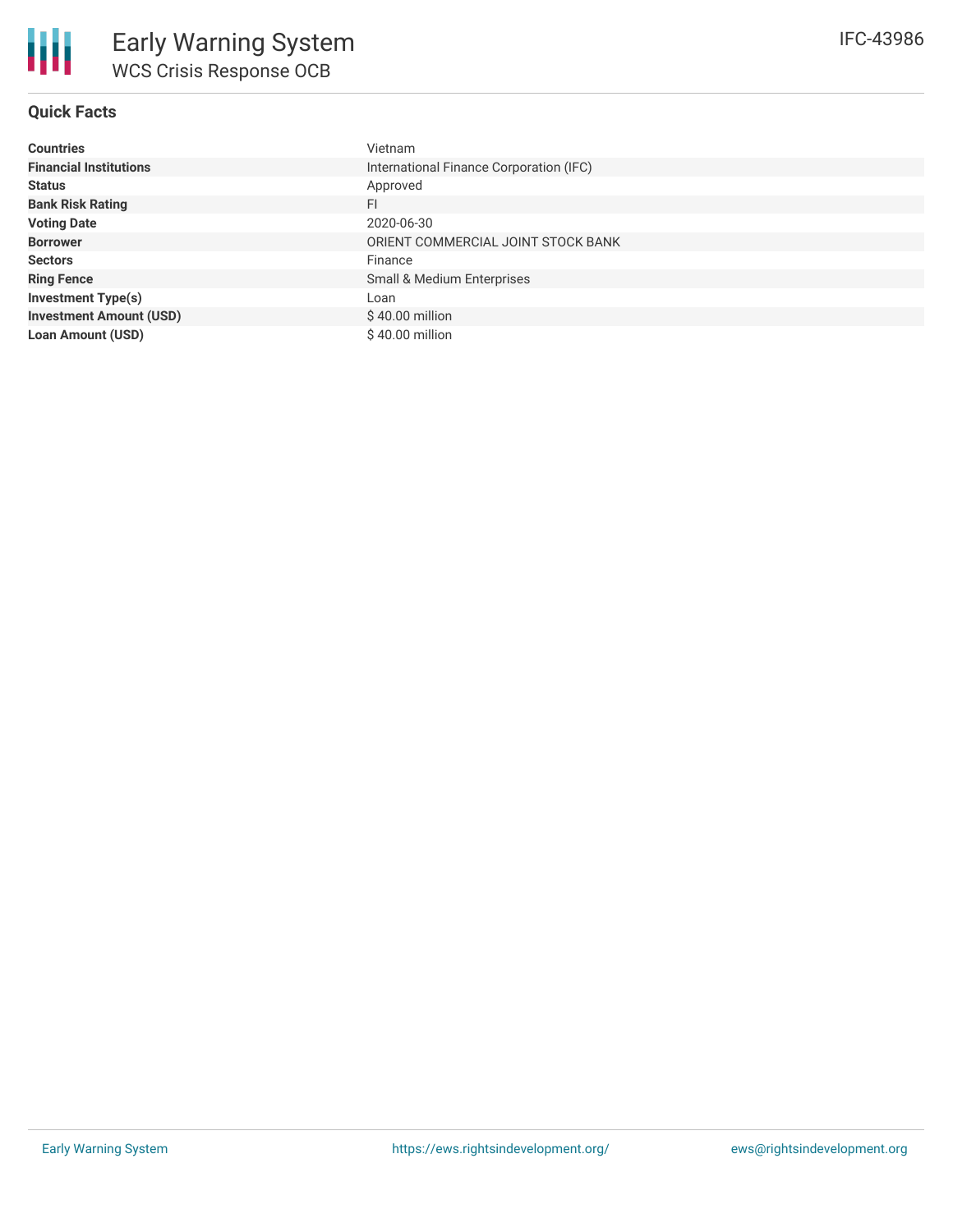

# **Project Description**

The investment consists of a one-year, renewable senior loan of up to US\$40 million to Orient Commercial Joint Stock Bank under the FIG COVID-19 Emergency Response WCS Envelop. The investment aims to support OCB's working capital and traderelated lending program to small and medium-sized enterprises ("SMEs") in Vietnam, which have been adversely by the impacted by COVID-19 pandemic. IFC's investment will provide wholesale liquidity to OCB to facilitate the Bank's on-lending of the proceeds towards SMEs.

The IFC has categorized this project as having a risk rating of FI-2.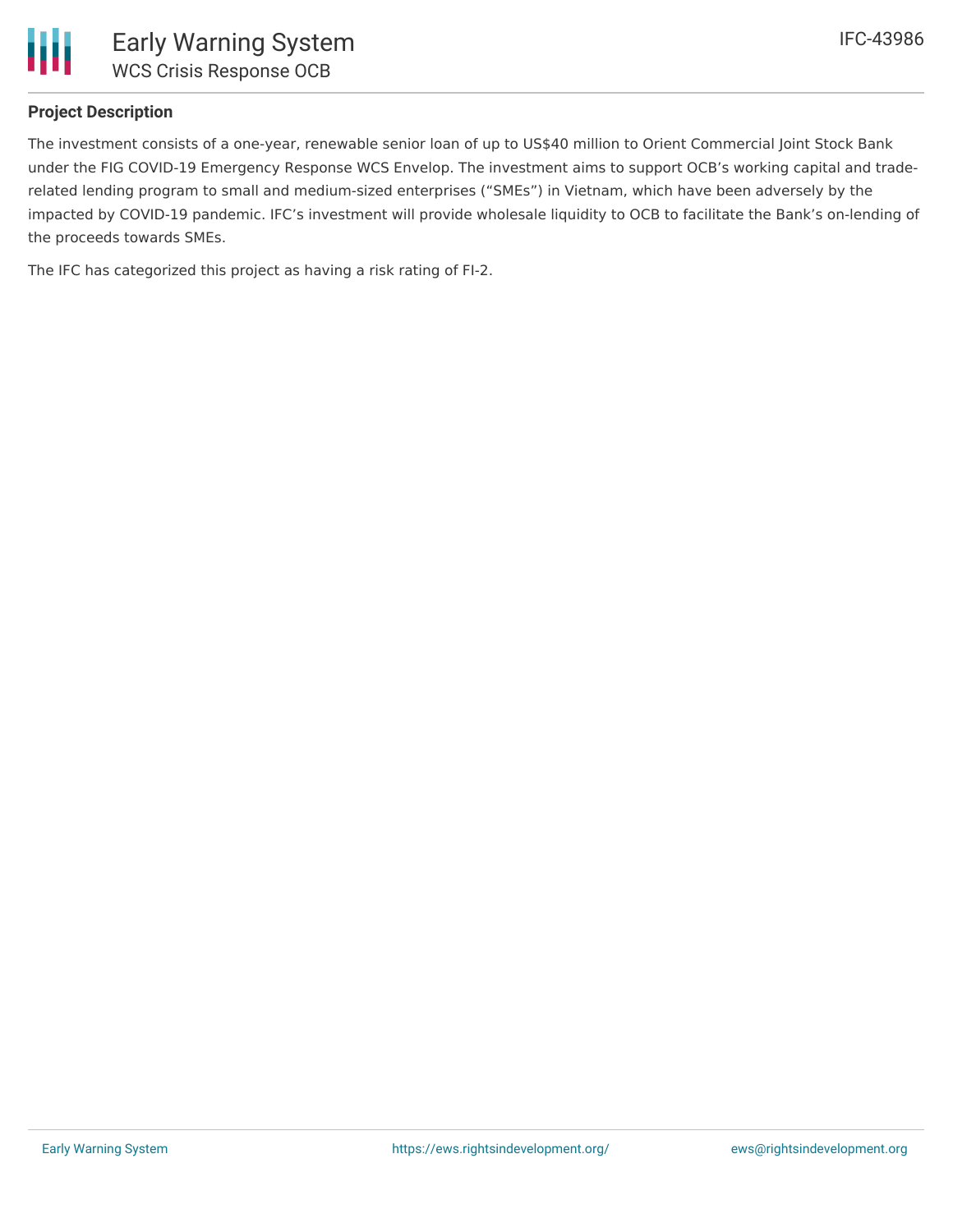# **Investment Description**

• International Finance Corporation (IFC)

# **Financial Intermediary**

Financial Intermediary: A commercial bank or financial institution that receives funds from a development bank. A financial intermediary then lends these funds to their clients (private actors) in the form of loans, bonds, guarantees and equity shares. Financial intermediaries include insurance, pension and equity funds. The direct financial relationship is between the development bank and the financial intermediary.

WCS Crisis [Response](file:///actor/4139/) OCB (Financial Intermediary) **is owned by** [Oricombank](file:///actor/4087/) (Parent Company)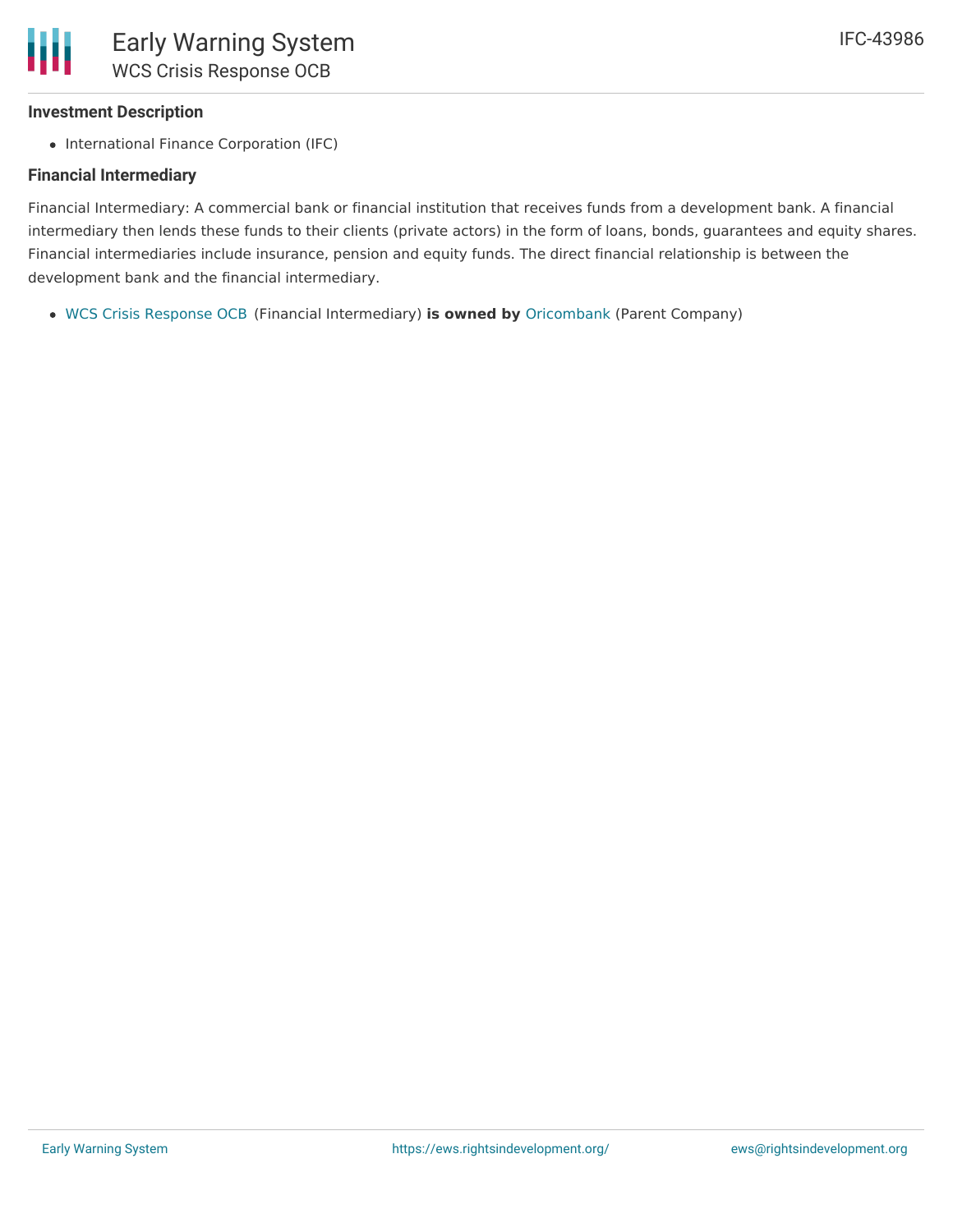

# **Private Actor Relationship**

There is often limited information publicly available about what development banks are funding through financial intermediaries. In 2021, the Early Warning System partnered with Oxfam International to incorporate information on high-risk projects being funded by financial intermediaries receiving funding from the International Finance Corporation (IFC) and the Dutch Development Bank (FMO).

The information listed below describes the relationship between the different private actors linked to high-risk sectors and subprojects of IFC and FMO's financial intermediary investments and/or the financial intermediary's parent companies made from 2017 through 2020, including any associated ring fences.

The database, however, does not explicitly or implicitly imply that IFC or FMO have material exposure to or are contractually or legally accountable to the sub-projects financed by their financial intermediaries or the financial intermediary's parent companies. It only shows a seemingly financial relationship among the different private actors, the financial intermediaries, and IFC or FMO.